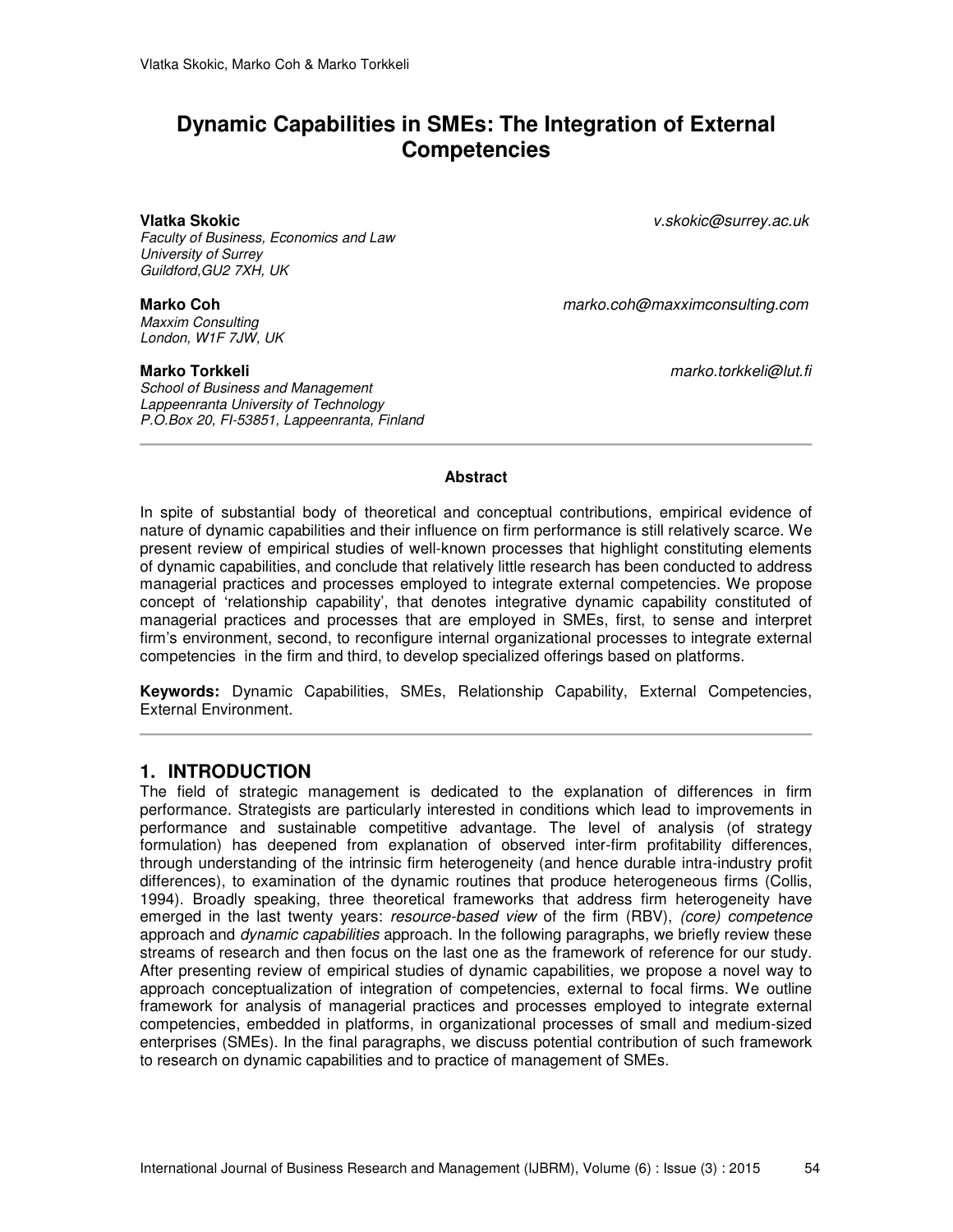# **2. LITERTURE REVIEW**

Resource-based view of the firm (RBV) focuses on the internal organization of firms and factor market imperfections. It highlights the heterogeneity of firms, varying degrees of their specialization, and the limited transferability of corporate resources. The strategy process revolves around identification and exploitation of idiosyncratic resources and distinctive competencies (Clark, 2000). Probably the first self-conscious application of a resource perspective to the field of strategy was made by Rumelt (1984), who noted (p. 561) that the strategic firm "is characterized by a bundle of linked and idiosyncratic resources and resource conversion activities". Also Wernerfelt (1984) was early to recognize the differences between the resource perspective and product market approach. Other notable early contributors include Barney (1986, 1991), Dierickx and Cool (1989), and Conner (1991). The resource-based logic has been taken further in the (core) competence approach to strategy formulation. This view, developed by Prahalad and Hamel (1990), argues that it is the core competencies of a firm, not discrete, individual assets, which are the source of sustainable competitive advantage. These core (organizational) competencies in turn lie behind firm's ability to bundle together generic resources (skills and technologies) enabling it to provide unique value for the customers.

More recently, scholars have extended RBV to dynamic markets. The rationale is that RBV does not adequately explain how and why certain firms sustain their competitive advantage in changing business environments. Teece et al. (1997) expand on the resource-based view of the firm to explore the possibility of a theory of dynamic capabilities, which they define as "the firm's ability to integrate, build and reconfigure internal and external competencies to address rapidly changing environments". Zollo and Winter (1999, 2002), on the other hand, have suggested that dynamic capability should be defined more specifically in terms of the generation and modification of firm's operational routines. There thus seems to be a lack of consensus on the nature and scope of dynamic capabilities. Nevertheless, the role of learning in building new competencies is central to different analyses. Moreover, while dynamic capabilities are idiosyncratic in their details and path dependent in their emergence (which complicates definitions), they still seem to have significant commonalities across firms. Extensive empirical research streams support the view that there are 'best practices' in specific strategic and organizational processes like product development, alliancing, and strategic decision making (Eisenhardt and Martin, 2000).

Teece et al. (1997) argue that dynamic capabilities are in fact organizational and strategic routines by which managers alter firm's resource base and renew competencies in order to generate new sources of competitive advantage. In addition, these managerial and organizational processes are also shaped by the firm's (specific) asset positions (such as the firm's portfolio of difficult-to-trade knowledge assets and complementary assets), and the evolution path(s) it has adopted or inherited.

According to Teece et al. (1997), organizational processes have three roles: coordination/integration (a static concept), learning (a dynamic concept), and reconfiguration (a transformational concept). First, effective coordination and integration of activities is important both inside the firm and with external parties. Second, learning is conceived as an individual and organizational process by which repetition and experimentation enable tasks to be performed better and quicker and new production opportunities can be identified. In this way improvements in organizational processes also lead to the creation of new strategic capabilities (Argote, 1999). Third, the ability to sense the need to reconfigure firm's asset structure is particularly valuable in rapidly changing environments. In order for an organization to exhibit dynamic capabilities, however, it must properly calibrate responsive actions and investments, and move to implement a new regime with skill and efficiency. During this process the organization receives and interprets messages about new markets, new technologies, and competitive threats (Teece, 1998).

## **2.1 Empirical Studies of Dynamic Capabilities**

In spite of substantial body of theoretical and conceptual contributions, empirical evidence of nature of dynamic capabilities and their influence on firm performance is still relatively scarce. Scholars have suggested the following problems: lack of consensus on their definition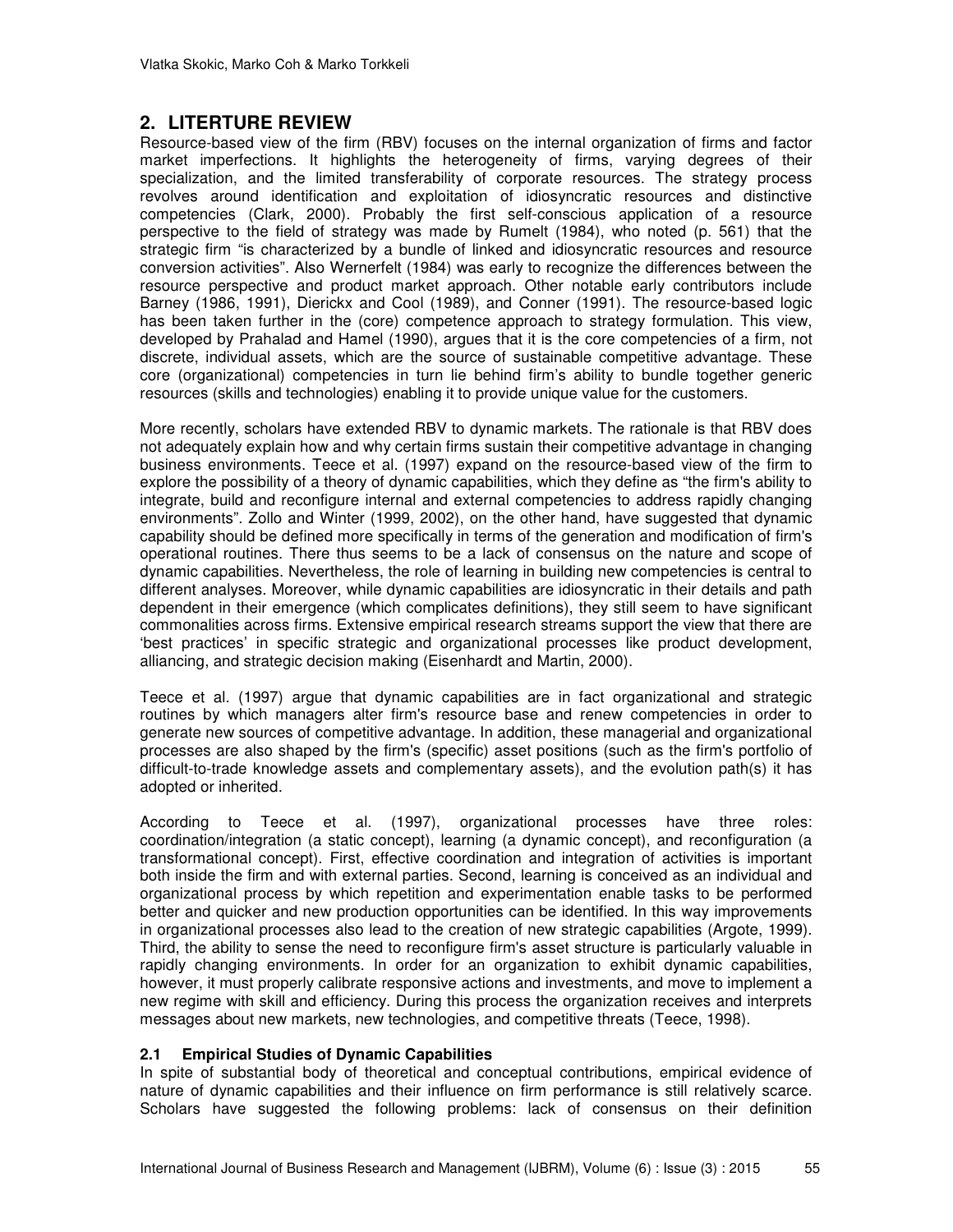(Henderson and Cockburn, 1994), potential tautology (Priem and Butler, 2001), measurement difficulties (Wernerfelt, 1984) and operational limitations (Williamson, 1999). Eisenhardt and Martin (2000), on the other hand, state that dynamic capabilities consist of many well-known processes that create, integrate, reconfigure and release resources and competencies. In the following paragraphs we present brief review of empirical studies that addressed these aspects of dynamic capabilities.

Dynamic capabilities related to the creation of new resources include knowledge creation routines as well as alliance and acquisition routines that bring new resources into the firm from external sources (e.g., Powell et al., 1996). McGrath et al. (1996) developed a framework that explains creation and evolution of competences that are necessary antecedents for innovation. They point out that process counts, stressing that team processes of learning and of developing proficiency shape the economic outcomes of an innovation attempt. Pisano (1994) analyzed how organizations in chemical-based pharmaceuticals and biotechnology-based pharmaceuticals industries create, implement and replicate new routines. He observed significant differences in environments of firms in these two industries, concluding that different approaches to learning are required in different environments. In their study of entrepreneurial venturing in Siemens Switzerland, Katzy et al. (2001) identified creation of two dynamic capabilities, incubating and grafting, instituted to coordinate processes of creation of internal ventures and their integration in existing productive base of focal division.

Another type of dynamic capabilities is integrating dynamic capabilities such as product development routines and strategic decision making. Product development routines are considered dynamic capabilities as managers combine their varied skills and functional backgrounds to create new products and services (Helfat and Raubitschek, 2000). Brown and Eisenhardt (1997) examined continuous change in organizations in the context of multiple product innovation. They found that firms successful in multiple product innovation: first, blend limited structure around responsibilities and priorities with extensive communication and design freedom to create improvisation; second, rely on wide variety of low cost probes into the future; third, link the present and the future together through rhythmic, time paced transition processes. All these activities constitute dynamic capabilities associated with successful multiple product innovation. Strategic decision making is an integrating dynamic capability since it involves pooling of business, functional, and personal expertise (e.g. Eisenhardt 1989a). Studies by Brusoni et al. (2001) and Henderson and Cockburn (1994) suggest that integrative knowledge underlying dynamic capabilities can be a source of strategic advantage.

Resource allocation routines (Burgelman 1994) and transfer processes including routines for replication and brokering (Hansen 1999; Hargadon and Sutton 1997) are examples of dynamic capabilities that focus on reconfiguration. In multi-business firms, corporate divisions might be envisaged as combinations of capabilities and product-market areas of responsibility that may be recombined in various ways. Galunic and Eisenhardt (2001) suggest organizing recombinative processes in multi-business firms in dynamic communities, organizational forms consisting of diverse and quasi independent divisions, sharing identity and values and guided by social as well as economic rules. Finally, there are dynamic capabilities that release resources: giving up resource combinations that no longer provide competitive advantage is a crucial ability for a firm (Sull, 1999).

Recently, researchers have made efforts to tackle problem of measurement difficulties by constructing measures of dynamic capabilities. Zott (2003) explored how the dynamic capabilities of firms may be linked to the differential firm performance within an industry. Author proposes three performance-relevant attributes of dynamic capabilities (timing, cost and learning of resource deployment) and develops appropriate measures. Conclusion of the study, based on a computer simulation, is that effects of timing, cost and learning significantly contribute to intraindustry differences in performance. Macher and Mowery (2001) examined the role of the R&D organization and information technology practices for problem solving and learning-based improvement in innovation in semiconductor manufacturing. They derived models of the rate of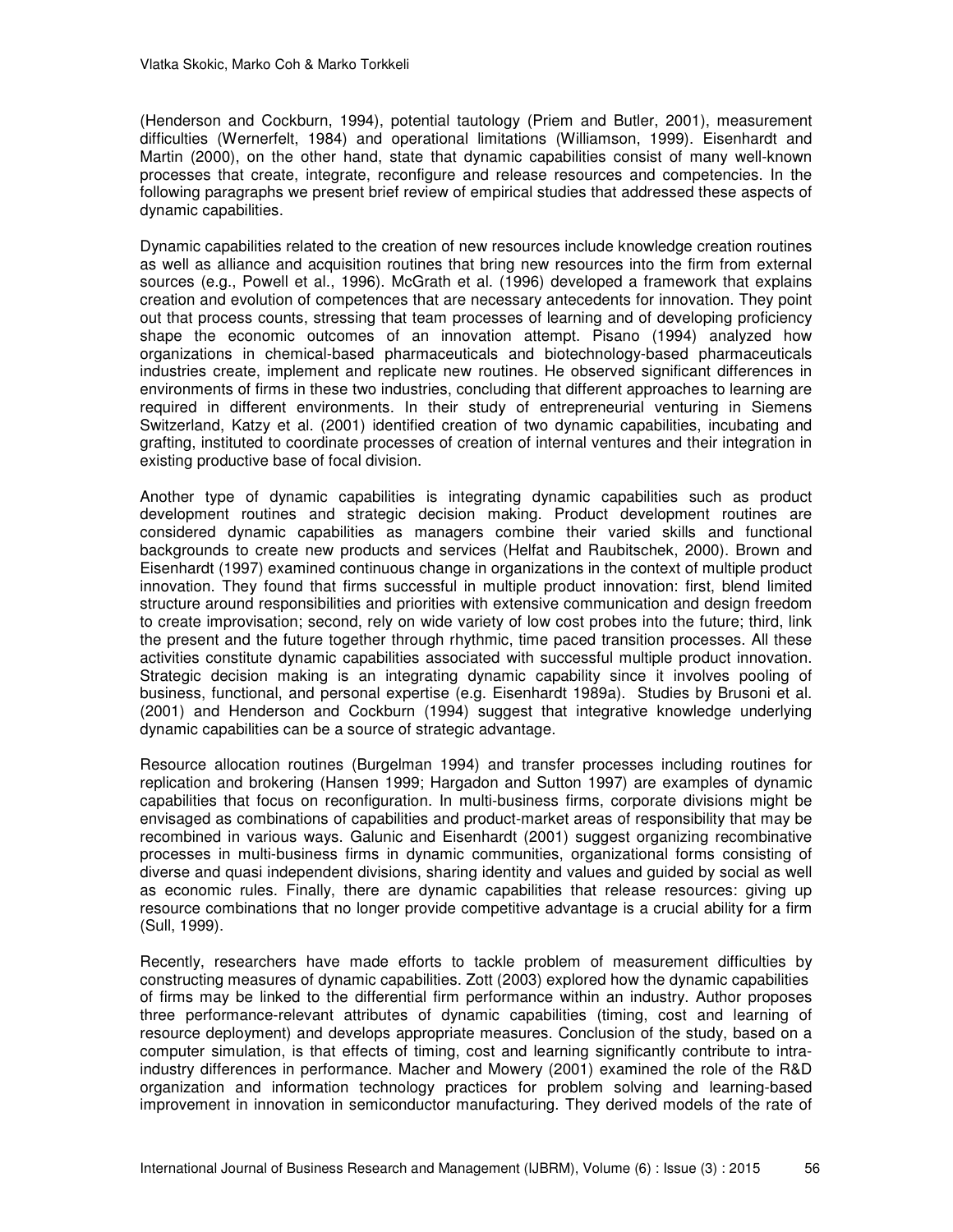improvement in manufacturing yield and cycle time, as measures of the quality and the speed of production, respectively. Results obtained indicate that allocation of human resources to problemsolving activities and the use of information technology in the manufacturing facility determine semiconductor manufacturers' problem-solving abilities and subsequent manufacturing performance.

## **2.2 Integration of External Competencies – Dynamic Capabilities Approach**

Reflecting on definition of dynamic capabilities by Teece et al. (1997), we observed that empirical research has put most emphasis on firms' ability to integrate, build and reconfigure *internal*  competencies. Literature has been rather silent on dynamic capabilities employed to integrate, build and reconfigure *external* competencies. It is generally observed in strategic management literature, that firms use alliances as a vehicle for acquisition of external competencies. However, so far little analysis of practices and processes firms employ to codify and disseminate knowledge of managing alliances has been conducted. One notable piece of research is contribution by Kale et al. (2002), who discussed concept of 'alliance capability' that would rest upon "how effectively the firm is able to capture, share and disseminate the alliance management know-how associated with prior experience" (Kale et al., 2002: 750). They reported that firms that create a dedicated alliance function that embodies practices constituting alliance capability realize greater success with alliances. Their research highlights two issues. First, it explicitly addresses managerial practices strategically employed to build capability of a firm to enter and manage alliances. Second, it suggests that deploying dynamic capabilities to manage strategic alliances is beneficial for firm performance.

Given our academic interest in management of entrepreneurial ventures, we set out to study acquisition and integration of external competencies in small and medium-sized enterprises (SMEs) that compete in international markets. We set out to explore whether SMEs can overcome their relatively limited competence base by entering alliances with partners that have already developed relevant competencies. Our starting point was consideration whether we might approach that problem by studying alliances SMEs enter. Review of literature on alliances and networks revealed that there is a large body of literature reporting failures of alliances (see e.g. Kogut, 1989) and a growing body of literature on networks that builds on the concept of social networks and considers embeddedness an important factor in defining opportunity set of alliances and other interfirm linkages a firm might enter (Gulati, 1998). Embeddedness view emphasizes, that "...actors do not respond solely to the individualistically determined interests...a structure of relations affects the actions taken by the individual actors composing it. It does so by constraining the set of actions available to the individual actors and by changing the dispositions of those actors toward the actions they may take" (Marsden, 1981: 1210). SMEs typically lack relevant embeddedness in international social networks of firms, and rely on social contacts of its key people, which may not be sufficient for establishment of linkages with other firms, that would exert major influence on SMEs performance. SMEs also lack status (Boeker, 1989) in the international arena, which is an important signaling element, especially in uncertain environments (Podolny, 1994). These factors may further affect scope of potential linkages with more established firms.

These findings led us to look for alternative ways for SMEs to get access to external competencies. One of potentially many of them is presented in recent work by Iansiti and Levien (2004a, 2004b). In their innovative treatment of business networks as ecosystems, they draw on analogies from biology and suggest that there are three types of firms in a business ecosystem: keystones, dominators and niche players. According to Iansiti and Levien (2004a, 2004b), bulk of an ecosystem is composed of niche players, and we believe this is an apt analogy for SMEs, focal firm population for our study. On the other hand, keystone is a metaphor for a firm that occupies the center of asset-sharing relationships and employs keystone strategy. By doing that keystone player improves performance of an ecosystem, which is assessed by measuring ecosystem's health on three dimensions: productivity, robustness and niche creation. Keystone strategy is aimed at enabling other firms in the ecosystem to create value, and at sharing that value with the ecosystem.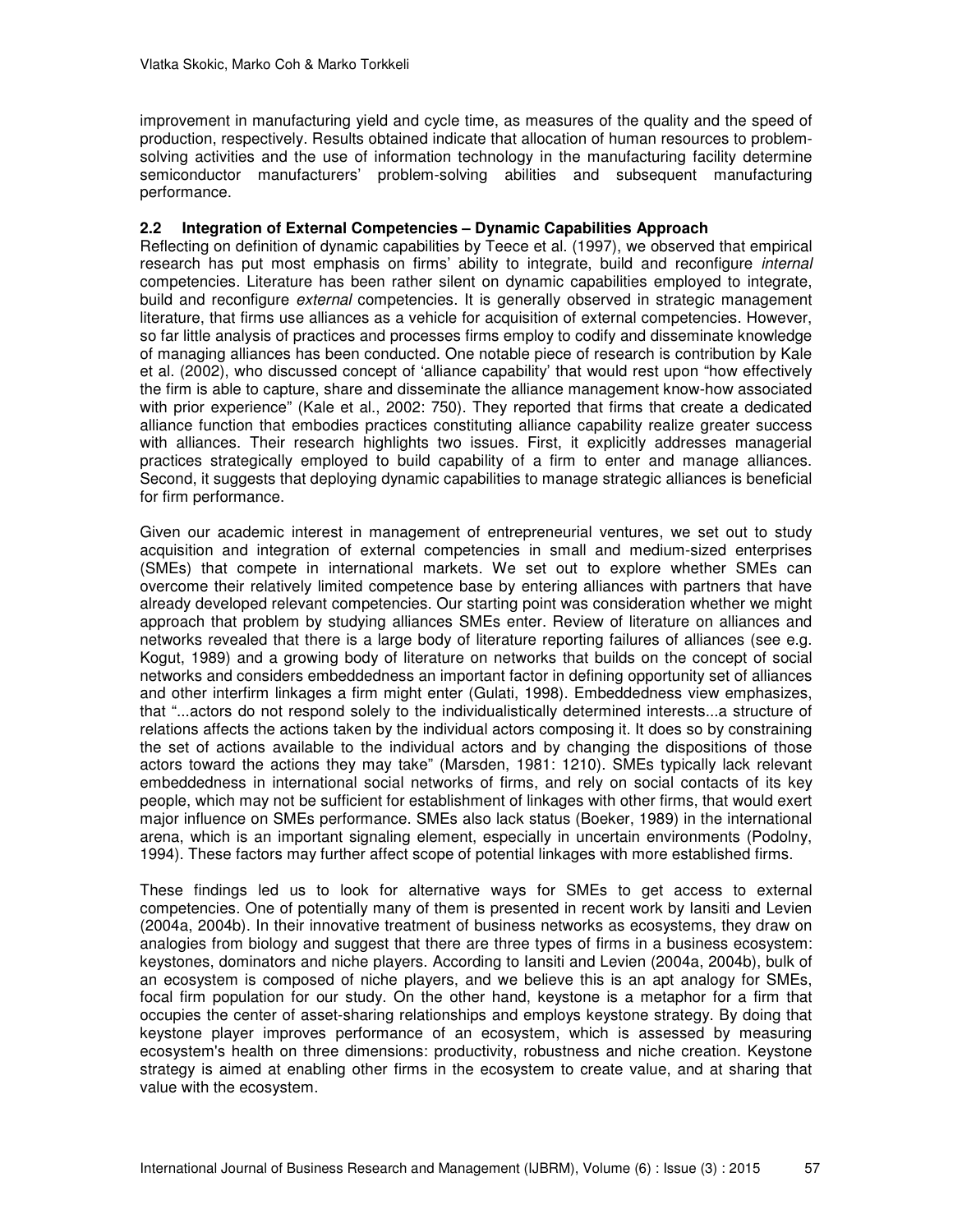The most important contribution of a keystone firm is to provide stable and predictable set of common assets that other firms use to develop their own offerings. This set of common assets constitutes *a platform*, which embodies "set of solutions to common problems that is made available to the members of the ecosystem through a set of access points or interfaces" (Iansiti and Levien, 2004: 148). Examples of platforms are Wal-Mart's procurement system and Microsoft's operating system and tools. By integrating such set of solutions in their own organizational processes, SMEs can get access to external competencies that would otherwise be hard to attain. Leveraging of external competencies allows SMEs to focus their activities on development of special capabilities that allow them to differentiate themselves from other firms in business ecosystem.

In this paper we examine managerial practices and processes employed to integrate competencies external to the firm. Drawing on analogy with notion of alliance capability (Kale et al., 2002) and informed by the relational view (Dyer and Singh, 1998), which suggests that a firm's critical resources may be embedded in interfirm resources and routines, we propose concept of 'relationship capability'.

## **2.3 Relationship Capability**

Figure 1 presents the concept of relationship capability. The figure consists of three parts: the firm (SME), its environment (consisting of keystone players and niche players) and its customers. The firm is presented as an integrator, performing three interrelated groups of processes: sensing and interpreting the environment, integration of external competencies and development of specialized offerings. Activities firm performs to improve these three groups of processes are denoted as competence building. Following studies of Helfat and Raubitschek (2000), Brown and Eisenhardt (1997) and Eisenhardt (1989a), we term the firm integrator since the activities mentioned above could be considered to constitute integrating dynamic capability. Since integrating knowledge underlying dynamic capabilities can be a source of competitive advantage (Henderson and Cockburn, 1994), we aim to examine what integrating practices focal firms perform and whether these practices might confer competitive advantage on these firms.

Processes employed to sense and interpret the environment are aimed at identification of keystone players and niche players in the firm's environment and identification of relevant strategic elements associated with these two groups of players. Such strategic elements include: types of products and services offered by keystone players and niche players, markets these types of players are in and will be in in the near future and characteristics of the strategic behavior of both type of players (e.g. technology leader/ technology follower, speed of reaction to changes in environment etc.). Integration of external competencies is a process aimed at enhancement of competence base of a firm without unnecessary duplication of efforts to develop competencies already accessible in the firm's environment. Integration capability is often critical in technology intensive industries, as keystone players' core competencies include setting standards of the industry. In that kind of situations, niche players need to develop capability to efficiently and timely integrate core competencies of keystone players, embedded in platforms or core products. Third group of processes that an integrator performs constitutes development of specialized offerings. Generally development of offerings follows integration of new generations of platforms or core products, as niche players build their offerings on top of keystone players' outputs. Typical example is Microsoft's .NET platform, which numerous niche players around the world use as a basis for their offerings. Another example is customer demand information Dell and Wal-Mart provide its supply chain partners. Such information is actually a platform, basic building block of business strategy of niche players that supply Dell and Wal-Mart. Niche players have to develop specialized offerings, as they lack economies of scale or scope that large players are able to generate. Consequently niche players can not compete on costs. Capability to develop distinctive offerings therefore has to be at the center of product/service development activities to enable niche players to stay in the market and generate positive business results.

Relationship with a keystone player can have varying impact on market position and business results of niche players. In Figure 1 we distinguish between niche players that are suppliers to a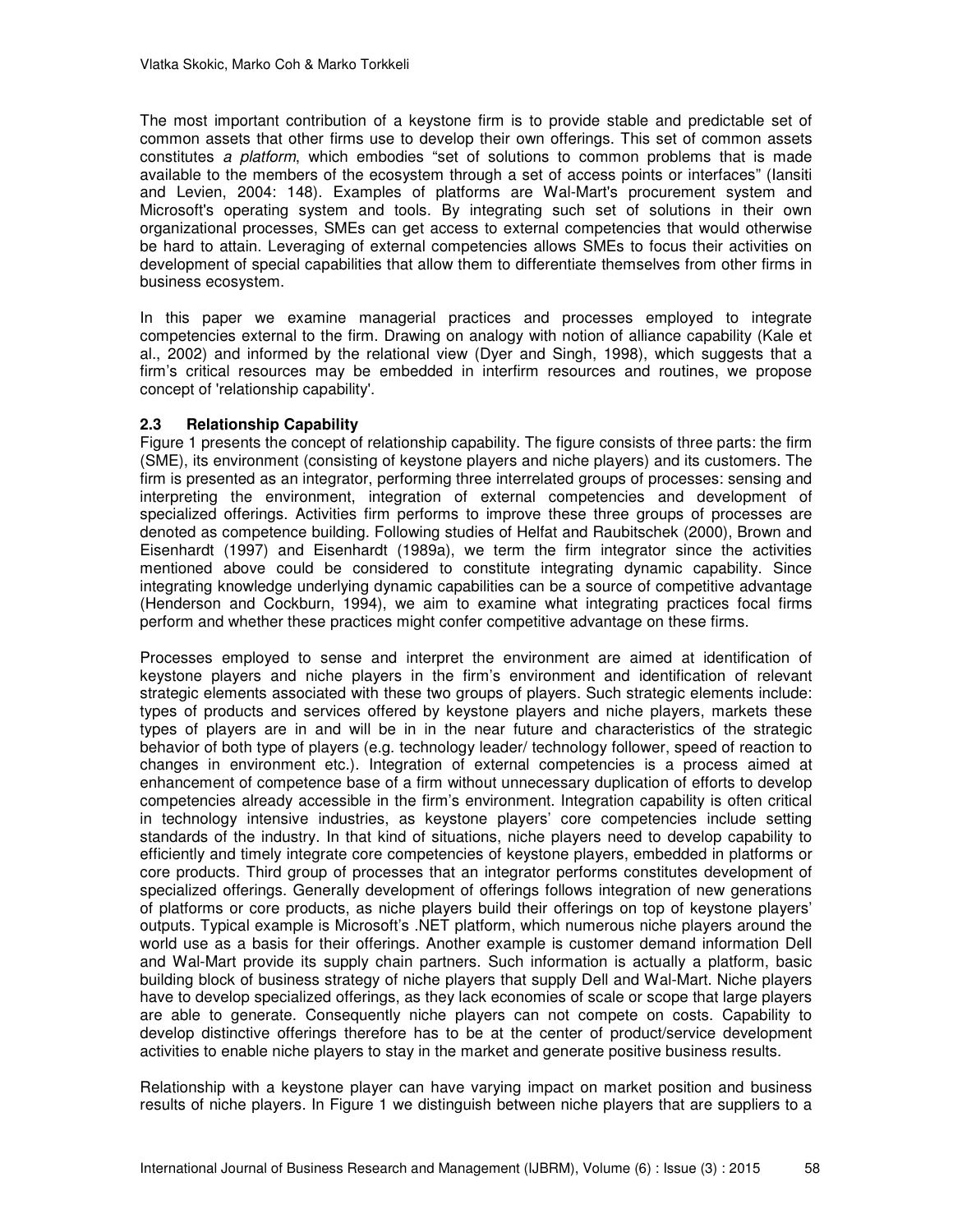keystone player (and potentially other customers) and niche players that sell their offerings only to customers other than keystone player. Based on this distinction, we distinguish between direct and indirect impact of keystone player on business results of niche players. Those niche players that supply a keystone player and other customers experience direct impact of keystone player, as they depend on both strategic and revenue side on the keystone player (the former due to the reliance on competencies of keystone player). Those niche players that supply only customers other than keystone player experience indirect impact, as their revenues are not generated from business with the keystone player, while competencies of the keystone player remain strategically important for such niche players.



**FIGURE 1:** Relationship Capability.

# **3. RESEARCH QUESTIONS**

Research questions arise directly from dimensions of relationship capability presented in Figure 1. Iansiti and Levien (2004a) state that niche players can benefit from relationships with keystone firms, and to do so, they need to develop ability to understand their environment in terms of presence of keystone firms and platforms. Our first research question is: Which managerial practices and processes SMEs employ to sense and interpret the firm's environment with respect to presence of keystone players and platforms?

Second research question concerns acquisition routines (Powell et al., 1996) firms employ to gain access to the platform. When relevant platforms in the firm's environment are identified, managers need to employ practices that enable firm to access interface points. Therefore, our second research question is: What managerial practices are employed to gain access to the relevant platforms?

Third research question concerns integrative process by which external competencies, embedded in platforms, are integrated in the firm's internal processes. Integration of platform solutions in internal organizational processes necessitates the reconfiguration of the latter, since the structure of the organizational competencies changes as a result of the integration. Our third research question is: How are internal organizational processes adjusted to integrate external competencies in the firm?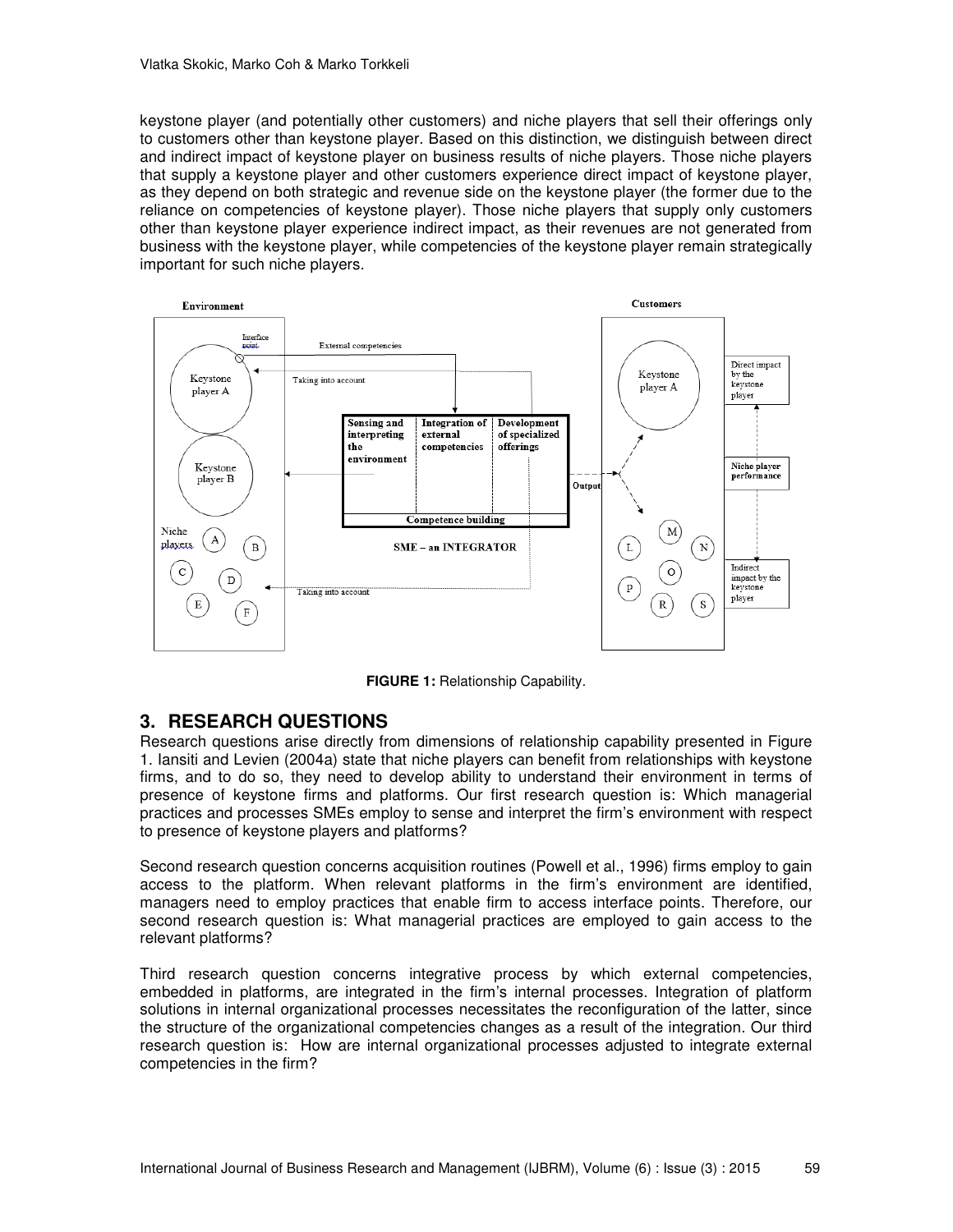Fourth and final research question relates to the development of specialized offerings that differentiate particular niche player from the others in the business ecosystem (Iansiti, Levien, 2004a). The purpose of the integration of external competencies is two-fold: avoidance of efforts aimed at development of particular competencies, already readily available in the firm's environment, and acquisition of standardized, technologically sophisticated base upon which highly specialized, yet in essential features standardized, offerings can be developed. Our final research question is: How are specialized offerings, based on platform solutions, developed?

# **4. METHODS**

Aim of our research is to further understanding of dynamic capabilities by developing theoretical framework of integration of external competencies in the context of SMEs. Literature suggests that when dealing with relatively under explored phenomena, inductive theory building research approach is appropriate. Glaser and Strauss (1967) suggested grounded theory building using comparative method. This method relies on continuous comparison of collected data and theory, and results in theoretical categories based solely on evidence. Eisenhardt (1989b) suggested more systematic approach and developed roadmap for building theories from case study research. We combined these two approaches in the course of our study.

Case study is a research strategy which focuses on understanding the dynamics present within single settings (Eisenhardt, 1989b). It is appropriate for our purposes since we are trying to understand dynamics of managerial practices in setting of particular type of organizations, SMEs operating in international markets. Case studies can involve either single or multiple cases, and several levels of analysis (Yin, 2003).

We used theoretical sampling (cases are chosen for theoretical, not statistical, reasons, Glaser and Strauss, 1967) as it allows choice of cases in which the processes of interest are observable. We studied seven small and medium-sized software services companies operating in Central and Eastern Europe. Unifying characteristics of these companies are that they are all partners of Microsoft, and that they focus on particular type of software services. Based on the latter fact and for the purpose of adherence to Iansiti and Levien's framework, we will from this point on refer to those companies as niche players. Choice to study Microsoft partner companies was based on presumption that phenomena of interest might be readily observable, as the business model of Microsoft is built on partnership with niche players that develop their offerings on the basis of Microsoft's platforms. In effect, in our view, Microsoft acts as a keystone player that explicitly enables niche players to leverage competencies embedded in its platforms.

In their study, Bourgeois and Eisenhardt (1988) identified potentially important constructs from literature on decision making, and then measured these constructs in the interviews and questionnaires. We followed their approach by a priori specifying construct of relationship capability and defining research questions to shape initial design of research and focus our study. We carried out field work in two iterative phases. In the first phase, we conducted in-depth interviews with twelve executive managers from seven niche players. In five companies, we conducted separate interviews with two individuals and in two companies we conducted interview with one person per company. Information we obtained from two managers from one company wasn't comparable to information we obtained with other respondents. Consequentially, we present findings for six niche players. In the second phase, we asked respondents to validate and complement summarized and interpreted findings based on the interviews. That kind of research approach ensured robustness of our findings, as well as enhanced practical implications that we elaborate on in the end of this paper. We gained additional feedback by organizing a joint meeting with the representatives of Microsoft in the region and interviewees.

For the analysis of the information obtained with interviews, we relied on approach suggested by Miles and Huberman (1994). We transcribed the interviews and coded them using list of codes that were based on the research questions. After coding the transcripts, we used software ATLAS/TI 5.0 to create matrices and that are presented in the findings part of this paper.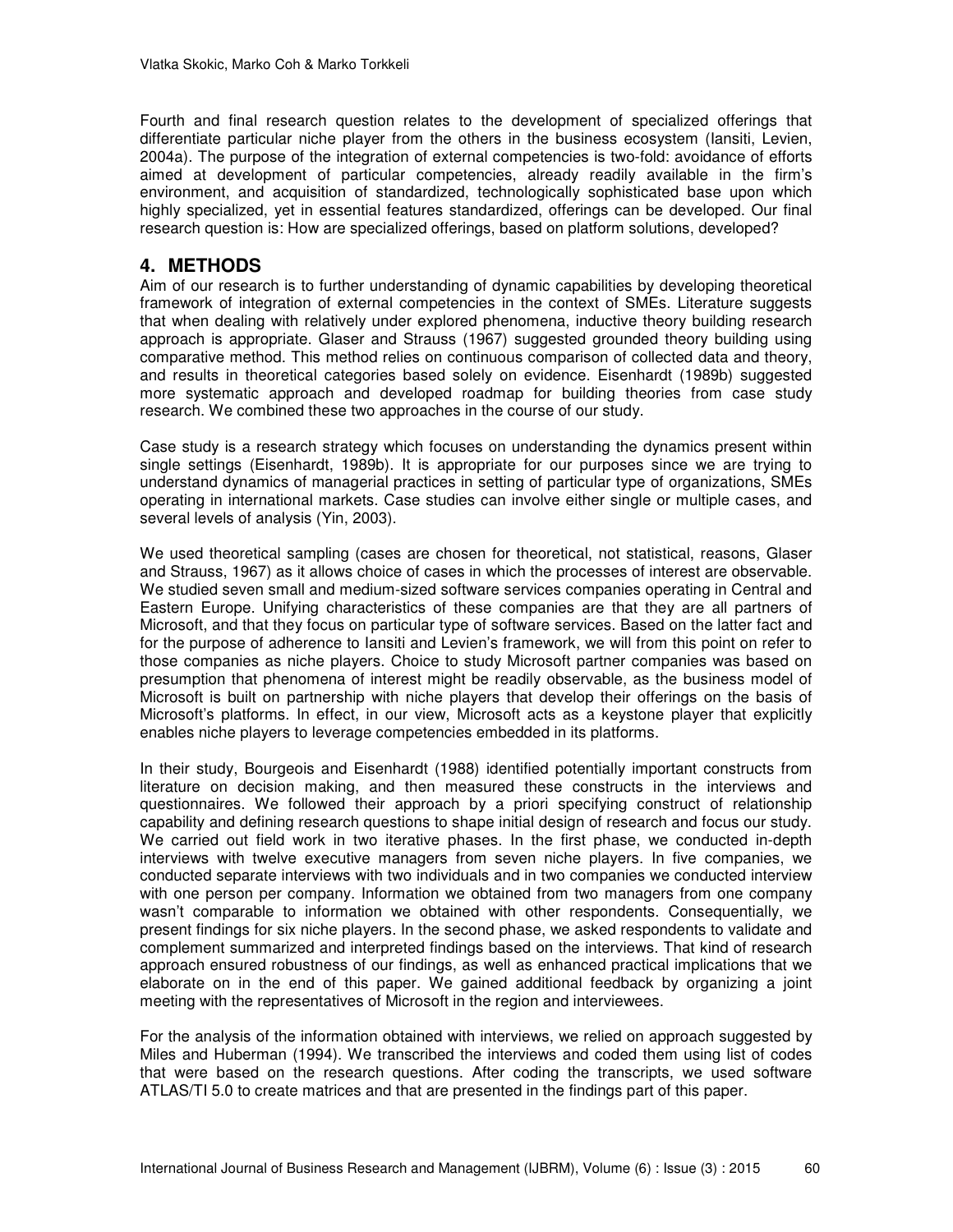# **5. FINDINGS AND DISCUSSION**

## **5.1 Sensing and Interpreting the Environment**

Relationship capability is a three dimensional construct, constituted of managerial practices and processes that are employed in SMEs, first, to sense and interpret firm's environment, second, to reconfigure internal organizational processes to integrate external competencies embodied in platforms in the firm and third, to develop specialized offerings based on platform solutions. We hypothesized that firms might differ in processes and practices they apply with respect to the nature of their relationships with the keystone players. We constructed concept of level of attachment to the keystone player, and observed whether we could identify any patterns in processes and practices in niche players relative to their different levels of attachment to Microsoft.

We assessed level of attachment for a particular niche player according to responses of interviewees to the following interview questions:

- Which platforms of which keystone players do you use as the basis of your offerings?
- Why did you decide to use particular platform? Why did you decide to cooperate with particular keystone player?
- What do you get out of the collaboration with particular keystone player and the use of its technologies?

Throughout the findings, niche players in our sample are ranked according to their level of attachment to Microsoft (see Figure 2). We reasoned that visualization will enable us to identify potential patterns in processes that may arise from different levels of attachment to a particular keystone player. Six niche players in the sample are labeled as Alpha, Beta, Gamma, Delta, Pi and Omega. We made an agreement with all interviewees that we will cover the identity of their firms in exchange for detailed information on processes and practices they employ.



**FIGURE 2:** Level of Attachment to Microsoft.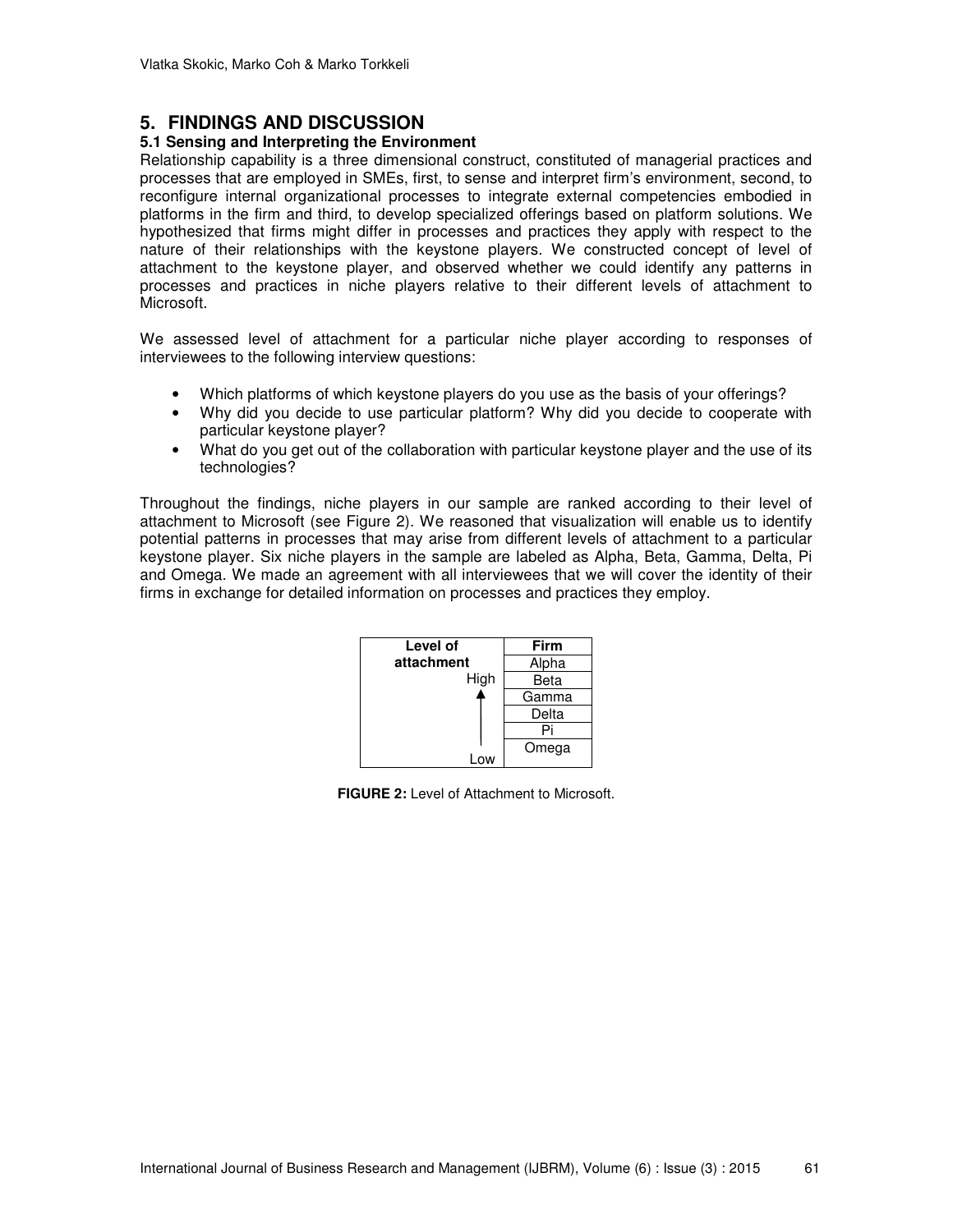The managerial processes that niche players employ to sense and interpret their environment are presented in Table 1.

| Element of sensing<br>and interpreting the<br>environment                                      | <b>Findings</b>                                                                                                                                                                                                                                           |
|------------------------------------------------------------------------------------------------|-----------------------------------------------------------------------------------------------------------------------------------------------------------------------------------------------------------------------------------------------------------|
| Assessment<br>the<br>οf<br>quality and suitability of<br>the platform                          | Companies that are more attached to Microsoft<br>put less emphasis on employing processes for<br>assessment<br>The largest companies in the sample employ<br>systematic approach to assessment                                                            |
| the<br>Foreseeing<br>development<br>the<br>0f<br>platform                                      | Niche players predict development of platforms<br>on the basis of keystone players' roadmaps<br>Niche players invest in platforms that have<br>gained appropriate market acceptance                                                                       |
| Worries with respect to<br>adverse<br>potential<br>of<br>effects<br>some<br>keystones' actions | Niche players are worried that some actions of<br>keystone players might adversely affect their<br>market position<br>Such concern is overwhelming in the area of<br>system integration services and less present in<br>the area of solutions development |
| into<br>Taking<br>account<br>keystone players when<br>developing offerings                     | Niche players take into account activities of<br>keystone players                                                                                                                                                                                         |
| Taking<br>into<br>account<br>other<br>niche<br>players<br>developing<br>when<br>offerings      | Niche players take into account activities of<br>$\bullet$<br>other niche players                                                                                                                                                                         |

**TABLE 1:** Practices and Processes Employed to Sense and Interpret the Environment.

On the first element, assessment of the quality and suitability of the platform, we can see that companies that are more attached to Microsoft put less emphasis on employing processes for assessment. Most apparent reason for that is their belief that Microsoft's platforms are very good and no other keystone player will endanger that situation in the near future. As we move down the level of attachment spectrum, we see that two companies that are least attached to Microsoft employ systematic approach to assessment. One company established formal body that assesses platforms up-front and by doing that reduces risk that some platform may prove inappropriate in the latter phases of projects. Another company goes one step further and in some cases develops platform-related knowledge that keystone players don't have yet. Potential explanation for such situation might lie in the fact that these two niche players are the largest companies in the sample, therefore in contrast with smaller counterparts have resources and capabilities for systematic approach.

Niche players predict development of platforms on the basis of keystone players' roadmaps. Access to roadmaps is conditional on partner status, and niche players see them as a tool in developing their own roadmaps. However, when deciding on investments in knowledge on new platforms, niche players tend to be conservative and invest in platforms that have gained appropriate market acceptance. Up-front investments are rather rare, and occur in niche players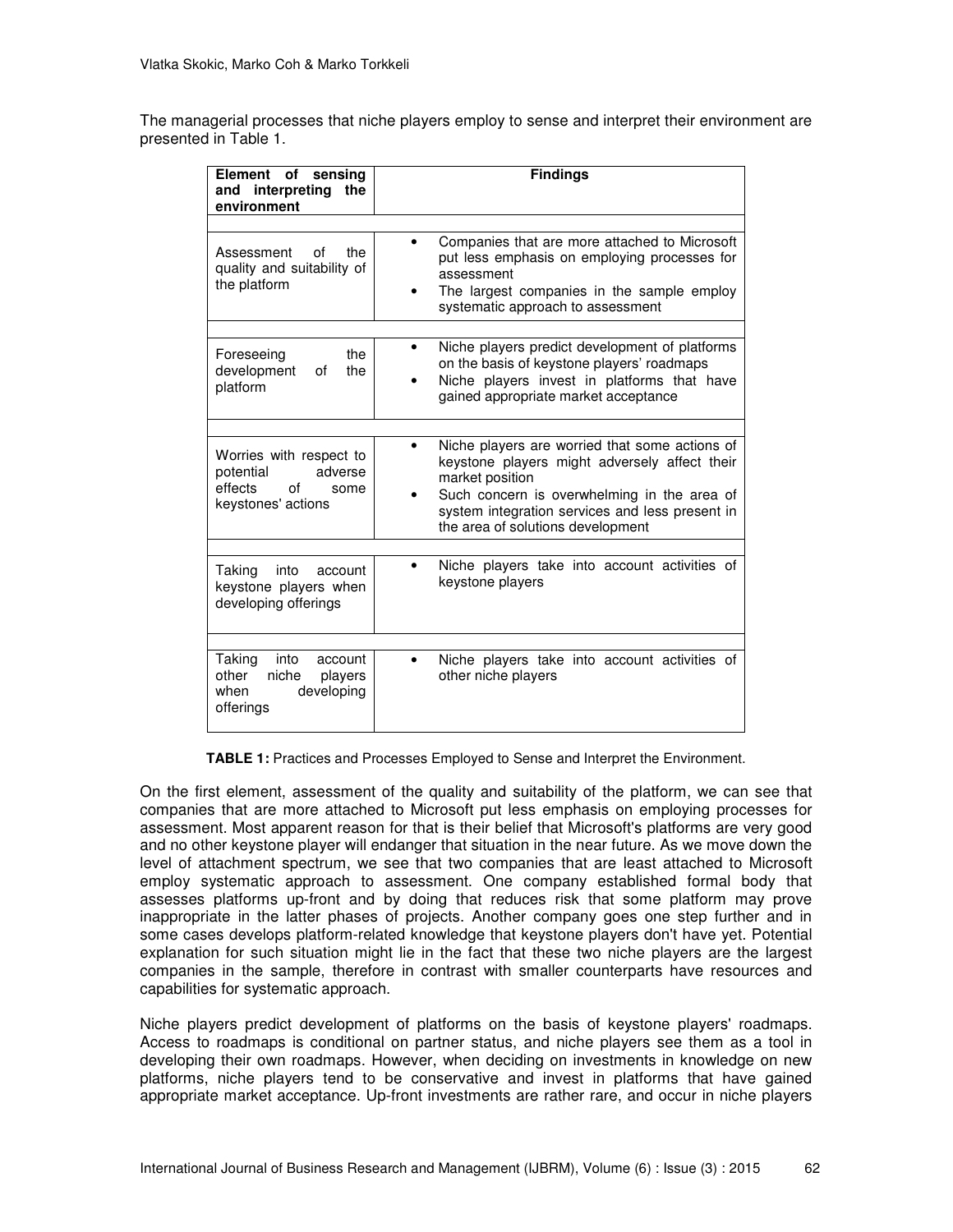that position themselves as companies who are on the cutting edge of technology (two niche players in the sample).

Generally, niche players are worried that some actions of the keystone players might adversely affect their market position and consequentially performance. There is an overwhelming concern for the area of system integration services, as this is an area traditionally left to partners on the side of Microsoft. There is less concern in the area of solutions development, as niche players see their advantage in ability to provide customized solutions. Niche players do not have explicit strategies to address this trend, apart from one niche player, who is trying to strengthen its position in the region by offering higher value for money by offering customized solutions and accompanying consulting services.

Understanding of actions of keystone players and other niche players and considering those actions when making decisions are important elements of environment-sensing and interpreting capability (Iansiti, Levien, 2004a). Niche players in our sample unequivocally take into the account activities of keystone players and niche players. This takes place, with respect to keystone players, in the form of mimicking development processes of keystone players, assessment of markets and technologies keystone players are in, as well as assessment of importance of particular features to keystone players and their potential inclusion in future versions of the platform. Other niche players are seen as both potential competitors and partners, and their activities and presence in certain markets is considered by respondents an important factor when deciding on whether to enter new markets.

## **5.2 Access to the Platforms and Competencies Obtained**

Second and third dimension of relationship capability are practices and processes that niche players employ to integrate platforms in their processes and to develop specialized offerings on the basis of these platforms. Precondition for integration and development processes is gaining access to the platform. Keystone players build their business model on relatively straight-forward, standardized access to the platform. However, niche players, who use platforms as basis of their offerings, do not by definition become de facto strategic partners of keystone players. Level of partnership is different, and since all companies in our sample have status of Microsoft Certified Partner, with majority being Microsoft Gold Certified partners, they can be considered Microsoft's strategic partners in the region. This means that their initial access to the platform also meant start of a strategic partnership. In two cases, Hewlett-Packard (HP) appears as the keystone player, along with Microsoft, and therefore information refers to HP and points to certain differences in interfaces and partner models of the two keystone players. Discussion of these differences would be beyond the scope of this paper, and information we collected indicates that there are differences among business models of keystone players with respect to access to platforms.

It is evident that the usual way to gain access to the platform was to exhibit ability to sell large number of licenses for Microsoft products. Most of niche players in the sample started collaborating with Microsoft in mid-90s, when selling of licenses was the most important activity for Microsoft. With its model, Microsoft enabled niche players to be commercially successful, which in turn enabled them to grow. In contrast with Microsoft's commercially oriented model, HP granted access to its platforms to companies that were able to participate in its development process. In terms of the accessibility of platforms, Microsoft's model was characterized by proactive commercial and technical support of partners, whereas HP was more reactive to initiatives by niche players.

Following from access to the platform is access to competences embedded in platforms. Table 2 presents motivation to adopt platforms and competencies actually obtained. Number in parentheses indicates interview question the finding refers to.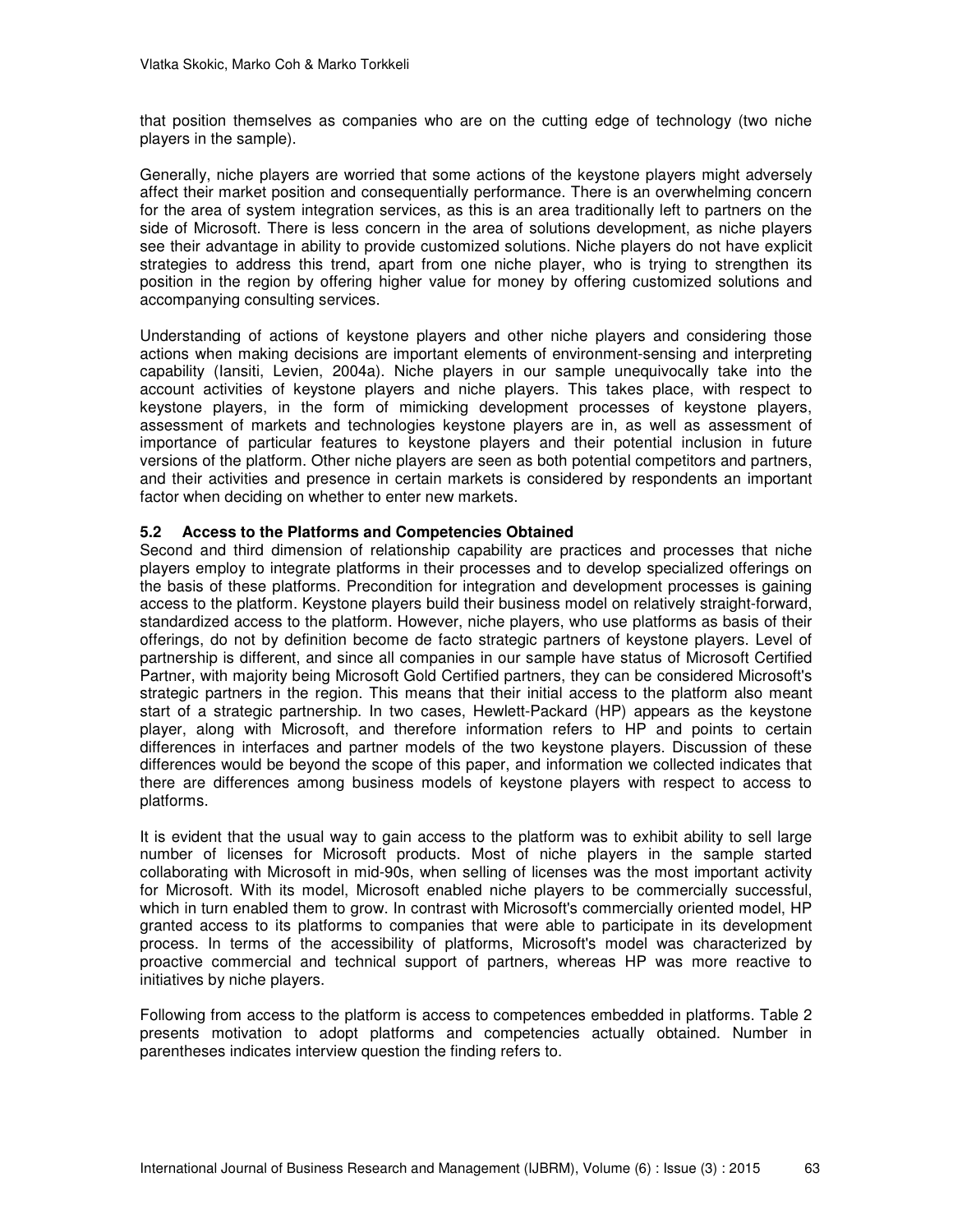| <b>Motivation to adopt platform</b> | <b>Competencies obtained</b> |  |
|-------------------------------------|------------------------------|--|
| Prevailing motivation was to        | Marketing and                |  |
| obtain development tools at low-    | technological                |  |
| cost                                | competencies                 |  |

**TABLE 2:** Motivation to Adopt Platform and Competences Obtained.

Prevailing motivation to adopt Microsoft's platforms and become its partner was to obtain development tools at low-cost. This indicates that before joining the Microsoft's business ecosystem, niche players saw it as primarily technological company. However, competencies actually obtained have turned out to be marketing as well as technological. Market impact of Microsoft's brand lends credibility to partners, which in turn widens scope of their potential customers. This is especially important when niche players enter international markets (in some cases, international leads are supplied to partners by Microsoft, which is again consequence of its competence of market intelligence). By positioning themselves as Microsoft's partners, niche players effectively integrated end product of Microsoft's marketing competences, namely its recognition in the market. Microsoft's marketing activities (events, conferences etc.) also raise market awareness of niche players.

## **5.3 Integration of the Platforms**

In previous paragraphs we discussed motivation of niche players to adopt platforms. We now turn to actual practices and processes that niche players employ to integrate those platforms in their processes. These processes result in integration of keystone players' competencies, embedded in the platforms. Figure 3 presents platform integration processes in niche players.

| <b>Impulse</b>                                                           | <b>Reflection</b>                                                                        | <b>Expansion of knowledge</b><br>base                                                                                                                                                                                                 |
|--------------------------------------------------------------------------|------------------------------------------------------------------------------------------|---------------------------------------------------------------------------------------------------------------------------------------------------------------------------------------------------------------------------------------|
| Two groups of stimuli:<br>Technology<br>based<br>Customer-needs<br>based | Diverse responses<br>More systematic and<br>step-wise process in<br>larger niche players | Niche players at<br>both ends of the<br>spectrum are more<br>inclined to<br>expansion of<br>knowledge base<br>Knowledge is<br>$\bullet$<br>expanded through<br>education in<br>keystone players'<br>programs, joint<br>workshops etc. |

**FIGURE 3:** Platform Integration Processes.

We identified three phases in platform integration processes: impulse, reflection and expansion of knowledge base. Impulse phase includes stimuli that entice niche players to start deliberating on potential integration of new platforms in their processes. We observed two groups of stimuli: technology-based stimuli and customer needs-based stimuli. With technology-based stimuli we refer to new platforms or new version of the platforms developed by Microsoft, global trends in certain technological areas etc. With customer needs-based stimuli we refer to perceived or explicitly expressed customer needs, with potential or actual customer demand following. Niche players that have higher level of attachment to Microsoft are more inclined to react to technologybased stimuli, whereas with lowering level of attachment niche players tend to become relatively more responsive to customer needs-based stimuli.

In reflection phase, responses of niche players are rather diverse. We observe more systematic and step-wise process in two larger niche players, who also tend to be more receptive to the new platform integration than niche players in the middle of the level of attachment to Microsoft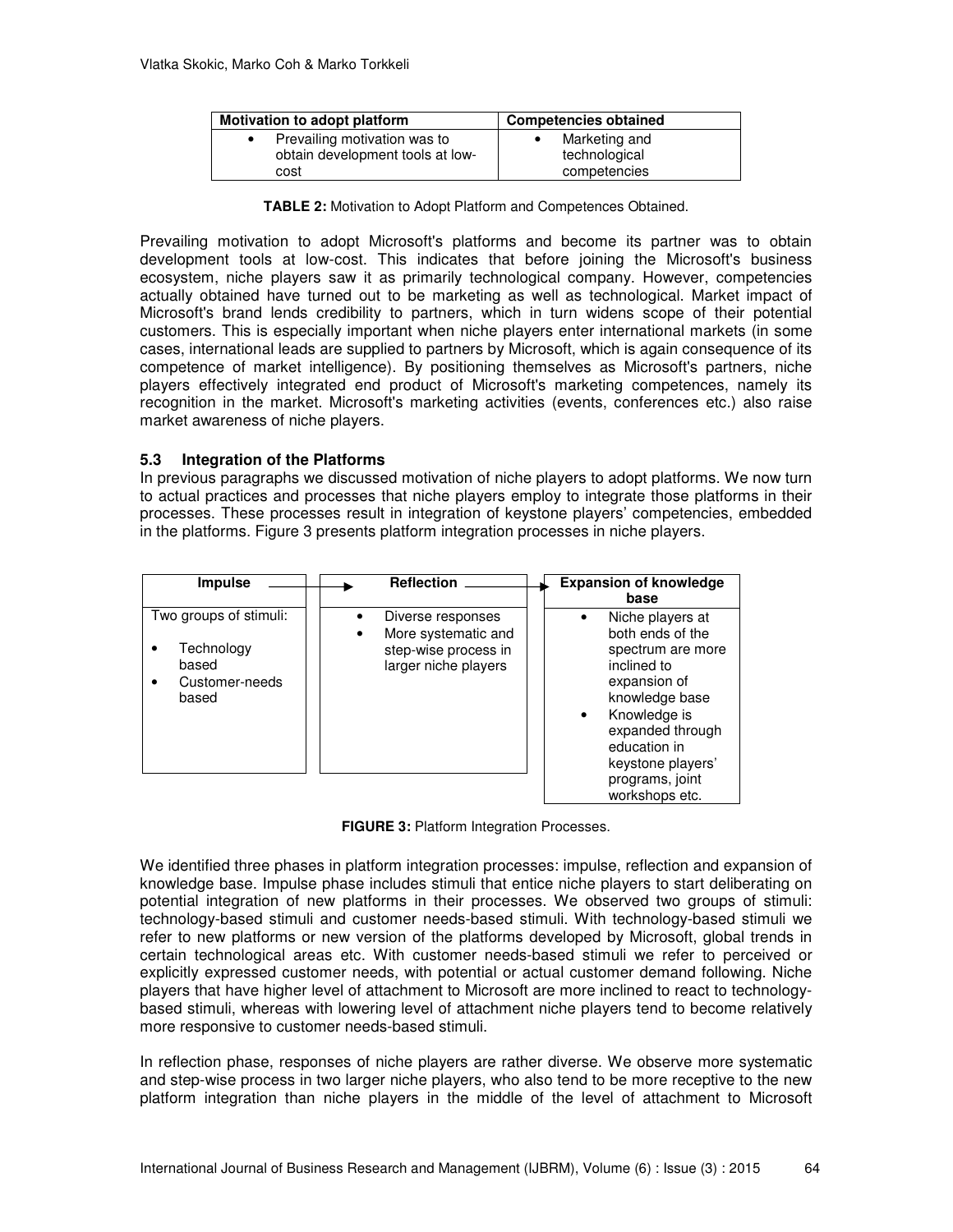spectrum. Niche player at the top of this spectrum is again much inclined to unconditionally integrate new Microsoft's platforms. We might explain that kind of pattern with the fact, that the latter player is closely following Microsoft on its technological development activities, whereas the former two players are engaging in wider area of markets and technologies than companies in the middle of the spectrum, and take on relatively lower additional risks than those companies.

In the third phase of platform integration processes, niche players perform activities to expand their knowledge base. Precondition for those activities is that in previous phase they have assessed that potential benefits of new platform integration will exceed costs associated with it. Again, niche players at both ends of the spectrum are more inclined to come to such conclusion than niche players in the middle of the spectrum. Generally, knowledge base is expanded through education in keystone players' programs, joint workshops etc. The smallest niche players in the sample exhibit different pattern, namely self-directed education and internal training in one case and training through projects for customers in the other. Joint programs with keystone players are relatively more important in larger niche players at the lower end of the spectrum.

## **5.4 Development of Offerings**

By definition, niche players focus on single or at most couple of products or services that they offer to the market. Keystone players generate economies of scale and scope that arise from supplying platforms that embody solutions to problems common to the majority of firms in a particular industry or sector. Consequentially, niche players can achieve viability only if their offerings are clearly differentiated from offerings by keystone players.

One of potentially many ways of differentiation is through development of specialized offerings that are outside the domain of solutions platforms already embody (see Figure 4). Specialized offerings enable niche players to differentiate themselves relative to the keystone players. Differentiation relative to niche players that offer similarly specialized offerings is a harder task. In our study we observed that niche players have clear strategy of differentiation relative to the keystone players. Niche players' offerings are customized to such extent that functionalities of these offerings are outside the domain of generic functionalities of platforms. On the other hand, niche players stated very similar factors when asked about ways of differentiation relative to other niche players. Factors stated in all but two niche players out of six were list of reference projects, experience and speed of execution. We were unable to observe nature of linkage between factors of differentiation and development of offerings processes though.



**FIGURE 4:** Domain of Platforms and Specialized Offerings.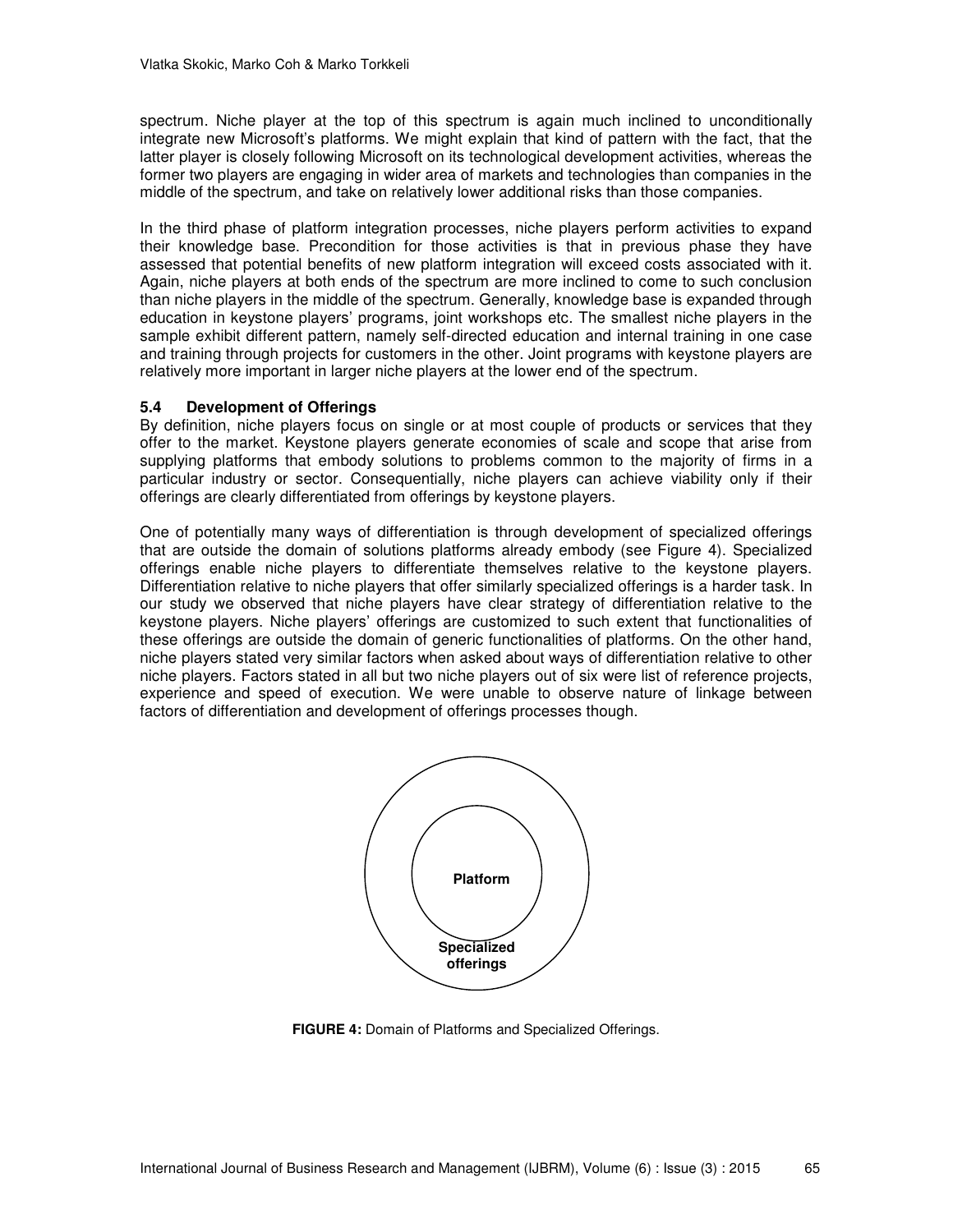Table 3 presents patterns we observed in development of offerings processes

|           | Development of offerings processes - findings                             |
|-----------|---------------------------------------------------------------------------|
|           | • Level of standardization and formalization of development of offerings  |
|           | processes increases with the size of the firm and level of responsiveness |
|           | to technology based stimuli                                               |
| $\bullet$ | Relative to platform integration processes, development of offerings      |
|           | processes tend to be more autonomous                                      |

### **TABLE 3:** Development of Offerings Processes.

We observed pattern in correlation between development of offerings processes and size and responsiveness to technology-based stimuli. Level of standardization and formalization of development of offerings processes increases with the size of the firm and level of responsiveness to technology-based stimuli. The latter is according to our interviewees necessary due to the complexity of niche players' technological environment. Another pattern we observed was that relative to platform integration processes, development of offerings processes tend to be more autonomous, meaning that niche players tend to conduct development activities in relatively less collaborative manner than integration of platforms. We feel that such situation might result from niche player's belief that joint development with keystone players might result in knowledge and competencies transfer and consequentially in the erosion of the competitive advantage of niche players. We believe, on the other hand, that there is potential in joint development based on principles of open innovation model (Chesbrough, 2003).

Figure 5 presents findings in the context of relationship capability framework introduced in Figure 1. Note that all companies in the sample are selling their offerings to customers other than Microsoft therefore they experience indirect impact of collaboration.



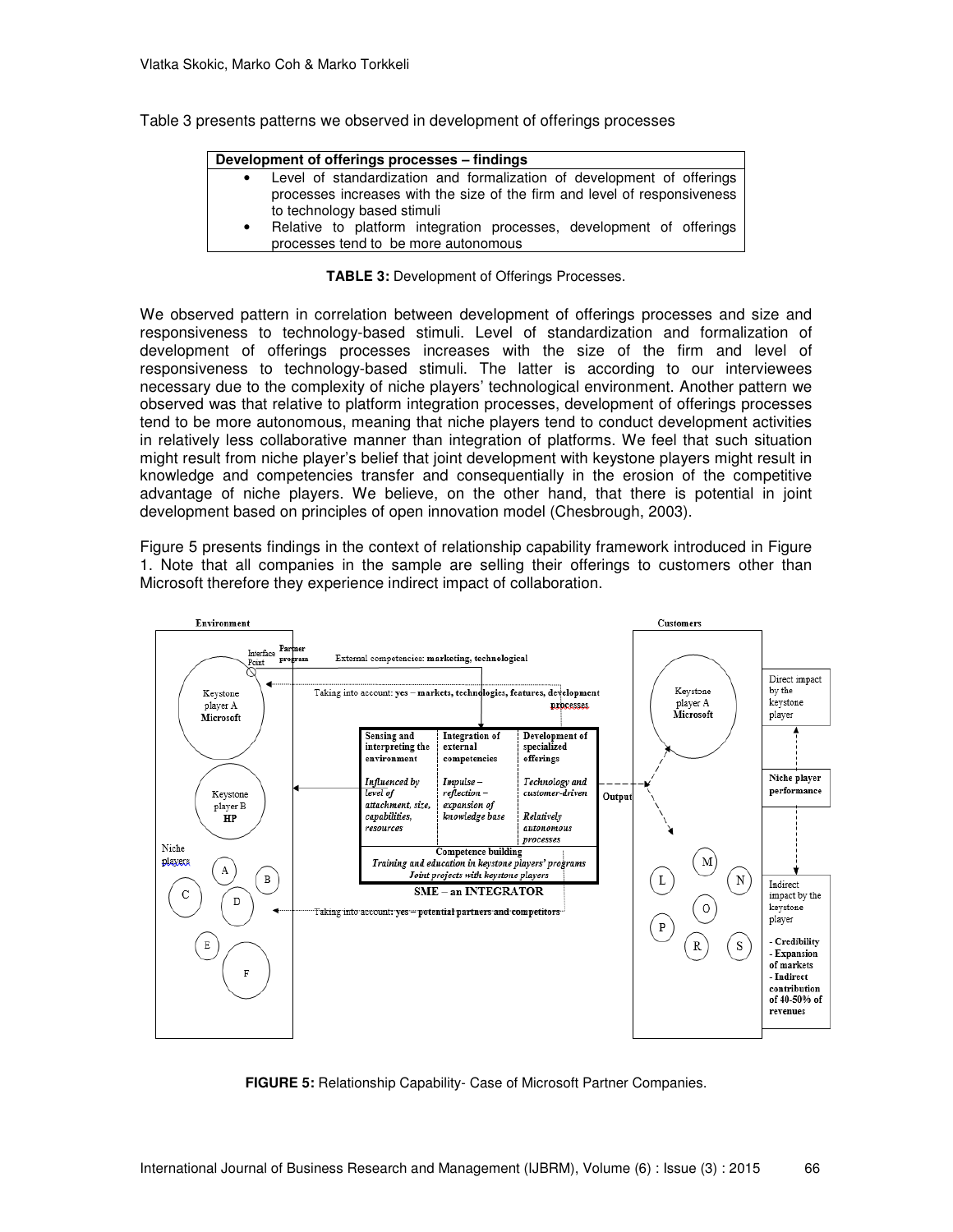# **6. CONCLUSION**

In our study of dynamic capabilities in niche players in the software services industry we observed processes constituting integrative dynamic capability, that we term relationship capability. We developed framework of three interconnected sets of processes constituting relationship capability: processes to sense and interpret the environment, processes to integrate platforms and processes to develop offerings. With respect to the first set of processes, we observed that the level of systematical approach to sensing and interpreting the environment varies with level of attachment to the keystone player. Further, we observed that integration processes consist of three phases: impulse phase, reflection phase and expansion of knowledge base phase. Niche players develop their offerings on the basis of the platforms and conduct those activities relatively autonomously, with relatively less input from keystone players or other niche players.

Given that the aim of our study was to create starting point for more in-depth research of the nature of dynamic capabilities in SMEs, our study suffers from several limitations and shortcomings. First one is that we gathered solely qualitative data and are therefore unable to present quantitative aspects of dynamic capabilities in SMEs. Furthermore, we would like to point out that our findings are context-specific and should be interpreted as such. Due to the small size of the sample scientific validity of our findings suffers to some extent. We tried to compensate for that shortcoming by presenting very detailed data that might be of interest for practicing managers. Lastly, since our study is in its initial phase, we are currently not yet able to present linkage between different levels of relationship capability and performance. We plan to address this last deficiency in the forthcoming study by developing measurable construct of relationship capability.

The concept of relationship capability contributes to several streams of research. It contributes to dynamic capabilities literature as it explicitly deals with ability to integrate external competencies. It furthers understanding of niche player strategies in business ecosystems literature. It also contributes to growing body of literature on strategic entrepreneurship, as it addresses development of capabilities in the setting of entrepreneurial ventures. Lastly, it contributes to organizational learning and managerial cognition literature, as we address the phenomena embedded in managerial processes in the firm.

Our research has implications for practicing managers as well. We tried to contribute to understanding of what may constitute successful practices in detecting keystone firms, and, perhaps even more importantly, what may constitute successful participation of SMEs in business ecosystems characterized by the presence of keystone players.

# **7. REFERENCES**

- [1] Argote, L. (1999). *Organizational Learning: Creating, Retaining, and Transferring Knowledge*, Kluwer Academic, Boston, MA.
- [2] Barney, J.B. (1986). 'Strategic factor markets: Expectations, luck and business strategy', *Management Science*, 32(10), pp. 1231–1241.
- [3] Barney, J.B. (1991). 'Firm resources and sustained competitive advantage', *Journal of Management*, 17(1), pp. 99–120.
- [4] Boeker, W. (1989). 'Strategic change: The effects of founding and history', *Academy of Management Journal*, 32(3), pp. 489-515.
- [5] Bourgeois, L. and K. Eisenhardt (1988). 'Strategic decision processes in high velocity enviroments: Four cases in the microcomputer industry', *Management Science*, 34(7), pp. 816-835.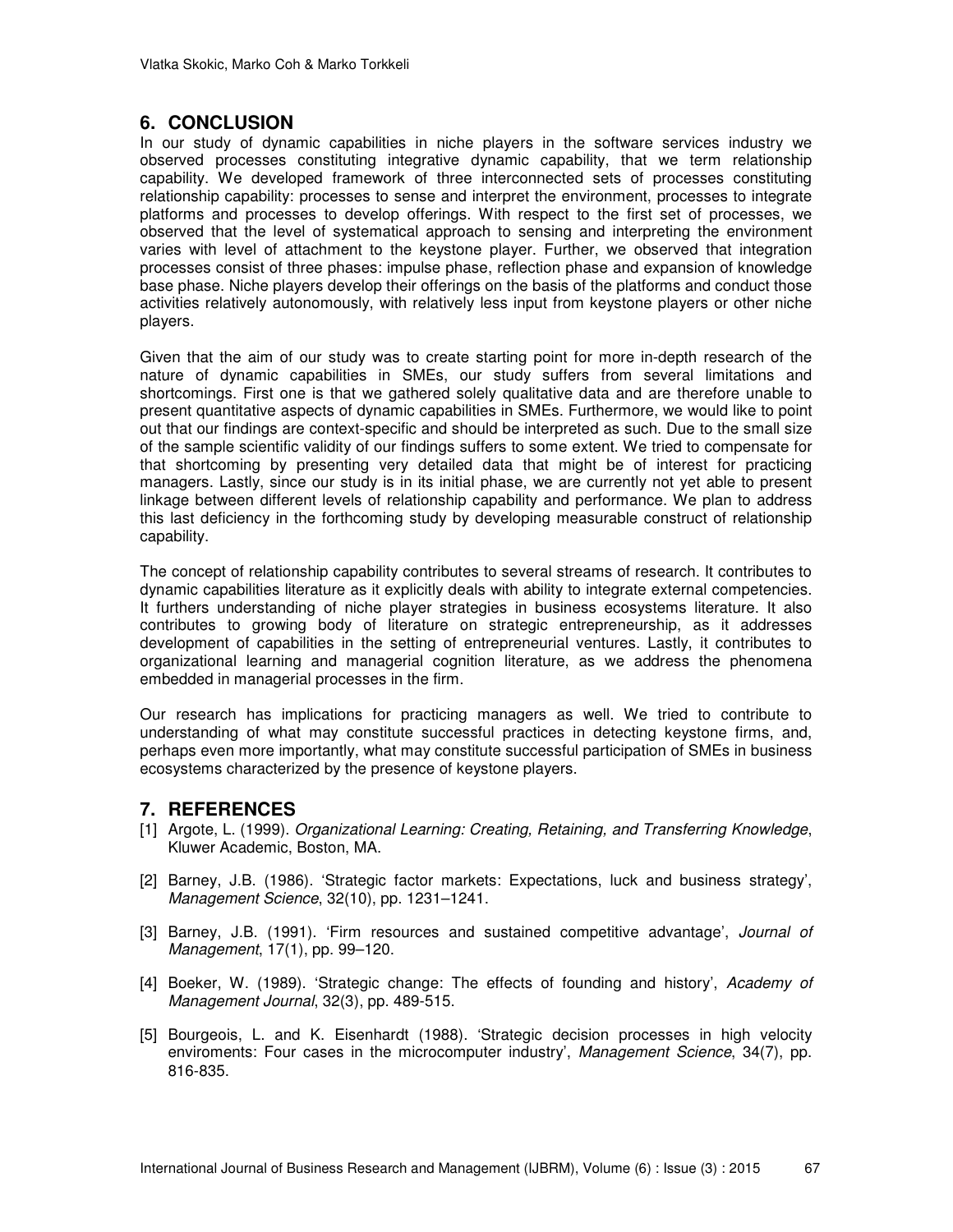- [6] Brown, S. and K. Eisenhardt (1997). 'The art of continuous change: linking complexity theory and time-paced evolution in relentlessly shifting organizations', *Administrative Science Quarterly*, 42(1), pp. 1-34.
- [7] Brusoni, S., A. Prencipe, K. Pavitt (2001). 'Knowledge specialization, organizational coupling and the boundaries of the firm: why do firms know more than they make ?', *Administrative Science Quarterly,* 46(4), pp. 597-621.
- [8] Burgelman, R.A. (1994). 'Fading memories: a process theory of strategic business exit in dynamic environments', *Administrative Science Quarterly*, 39(1), pp. 24–56.
- [9] Chesbrough, H.W. (2003). *Open Innovation: The New Imperative for Creating and Profiting from Technology*. Harvard Business School Press, Boston, MA.
- [10] Clark, D.N. (2000). 'Implementation issues in core competence strategy making', *Strategic Change*, 9(2), pp. 115-127.
- [11] Collis, D.J. (1994). 'Research note: How valuable are organizational capabilities ?', *Strategic Management Journal*, 15(Special Issue), pp. 143–152.
- [12] Conner, K.R. (1991). 'A historical comparison of resource-based theory and five schools of thought within industrial organization economics: Do we have a new theory of the firm?', *Journal of Management*, 17(1), pp. 121-154.
- [13] Dierickx I. and K. Cool (1989). 'Asset stock accumulation and sustainability of competitive advantage', *Management Science*, 35(12), pp. 1504–1511.
- [14] Dyer, J., and H. Singh (1998). 'The relational view: cooperative strategy and sources of interorganizational competitive advantage', *Academy of Management Review*, 23(4), pp. 660- 679.
- [15] Eisenhardt, K.M. (1989a), 'Making fast strategic decisions in high-velocity environments', *Academy of Management Journal*, 32(3), pp. 543–576.
- [16] Eisenhardt, K.M. (1989b), 'Building theories from case study research', *Academy of Management Review*, 14(4), pp. 543–576.
- [17] Eisenhardt, K.M. and J. Martin (2000). 'Dynamic capabilities: What are they?', *Strategic Management Journal*, 21(10/11), pp. 1105-1121.
- [18] Galunic, C., and K.M. Eisenhardt (2001)', Architectural innovation and modular corporate forms', *Academy of Management Journal,* 44(6), pp. 1229-1249.
- [19] Glaser, B., and A. Strauss (1967), *The discovery of grounded theory: Strategies of qualitative research*. Wiedenfeld and Nicholson, London.
- [20] Gulati, R. (1998). 'Alliances and networks', *Strategic Management Journal*, 19(4), pp. 293- 317.
- [21] Hansen, M.T. (1999). 'The search-transfer problem: the role of weak ties in sharing knowledge across organization subunits', *Administrative Science Quarterly*, 44(1), pp. 82– 111.
- [22] Hargadon, A. and R.I. Sutton (1997). 'Technology brokering and innovation in a product development firm', *Administrative Science Quarterly*, 42(4), pp. 716–749.
- [23] Helfat, C.E. and R.S. Raubitschek (2000), 'Product sequencing: co-evolution of knowledge, capabilities and products', *Strategic Management Journal*, 21(10–11), pp. 961–979.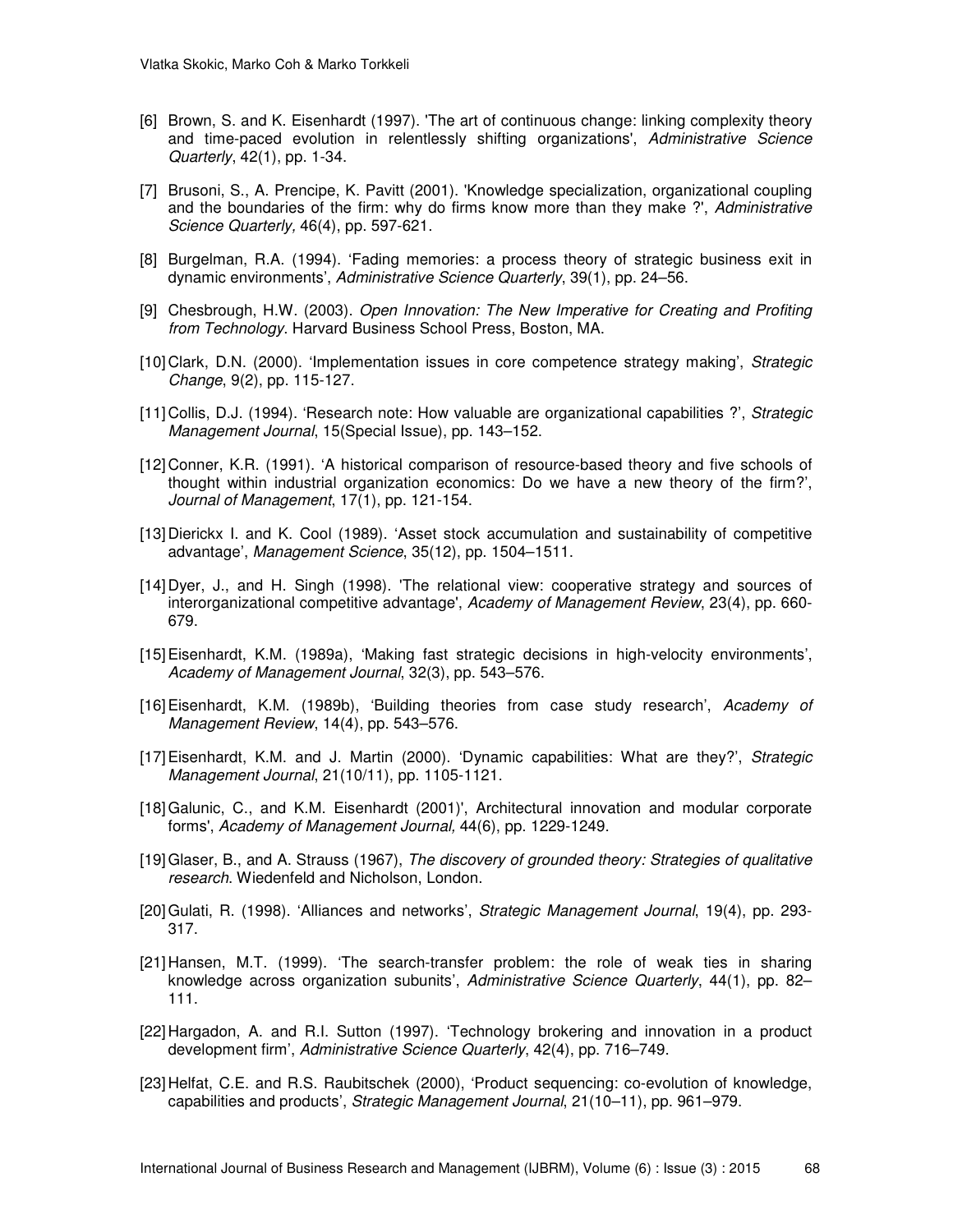- [24] Henderson, R., and I. Cockburn (1994). 'Measuring competence? Exploring firm effects in pharmaceutical research', *Strategic Management Journal*, 15, Winter special issue, pp. 63- 84.
- [25] Iansiti, M. and R. Levien (2004a). 'Strategy as Ecology', *Harvard Business Review*, 82(3), pp. 68
- [26] Iansiti, M. and R. Levien (2004b). *The Keystone Advantage: What the new dynamics of business ecosystems mean for strategy, innovation and sustainability*. Harvard Business School Press, Boston, MA.
- [27] Kale, P., J.H. Dyer and H. Singh (2002). 'Alliance capability, stock market response, and long-term alliance success: The role of alliance function', *Strategic Management Journal*, 23(8), pp. 747-767.
- [28] Katzy, B., M. Dissel and F. Blindow (2001). 'Dynamic capabilities for entrepreneurial venturing: the Siemens ICE case', IAMOT 2001 Conference, Lausanne, Switzerland.
- [29] Kogut, B. (1989). 'The stability of joint ventures: Reciprocity and competitive rivalry', *Journal of Industrial Economics*, 38(2), pp. 183-198.
- [30] Macher, J. and D. Mowery (2001). 'Measuring dynamic capabilities: practices and performance in semiconductor manufacturing', Georgetown University working paper.
- [31] Marsden, P.V. (1981). 'Introducing influence processes into a system of collective decisions', *American Journal of Sociology*, 86, pp. 1203-1235.
- [32] McGrath, R., T. Ming-Hone, S. Venkataraman, I. MacMillan (1996). 'Innovation, competitive advantage and rent: a model and test', *Management Science*, 42(3), pp. 389-403.
- [33] Miles, M.B., M. Huberrman (1994). *Qualitative Data Analysis: An Expanded Sourcebook*, Sage Publications, Thousand Oaks, CA.
- [34] Pisano, G. (1994). 'Knowledge, integration, and the locus of learning: an empirical analysis of process development', *Strategic Management Journal*, 15(Winter special issue), pp. 85-100.
- [35] Podolny, J.M. (1994). 'Market uncertainty and the social character of economic exchange', *Administrative Science Quarterly*, 39(3), pp. 458-483.
- [36] Powell, W.W., K.W. Koput and L. Smith-Doerr (1996). 'Interorganizational collaboration and the locus of innovation: networks of learning in biotechnology', *Administrative Science Quarterly*, 41(1), pp. 116-135.
- [37] Prahalad, C.K. and G. Hamel (1990). 'The core competence of the corporation', Harvard Business Review, 68(3), May-June, pp. 79-91.
- [38] Priem, R.L. and J.E. Butler (2001). 'Is the resource-based 'view' a useful perspective for strategic management research?', *Academy of Management Review*, 26(1), pp. 22-40.
- [39] Rumelt, R.P. (1984). 'Towards a strategic theory of the firm', in *Competitive Strategic Management*, ed. R.B. Lamb, Prentice-Hall, Englewood Cliffs, NJ, pp. 556-570.
- [40] Sull, N. (1999). 'Why good companies go bad', *Harvard Business Review*, 77(4), pp. 42–52.
- [41] Teece, D., G. Pisano and A. Shuen (1997). 'Dynamic capabilities and strategic management', *Strategic Management Journal*, 18(7), 509–533.